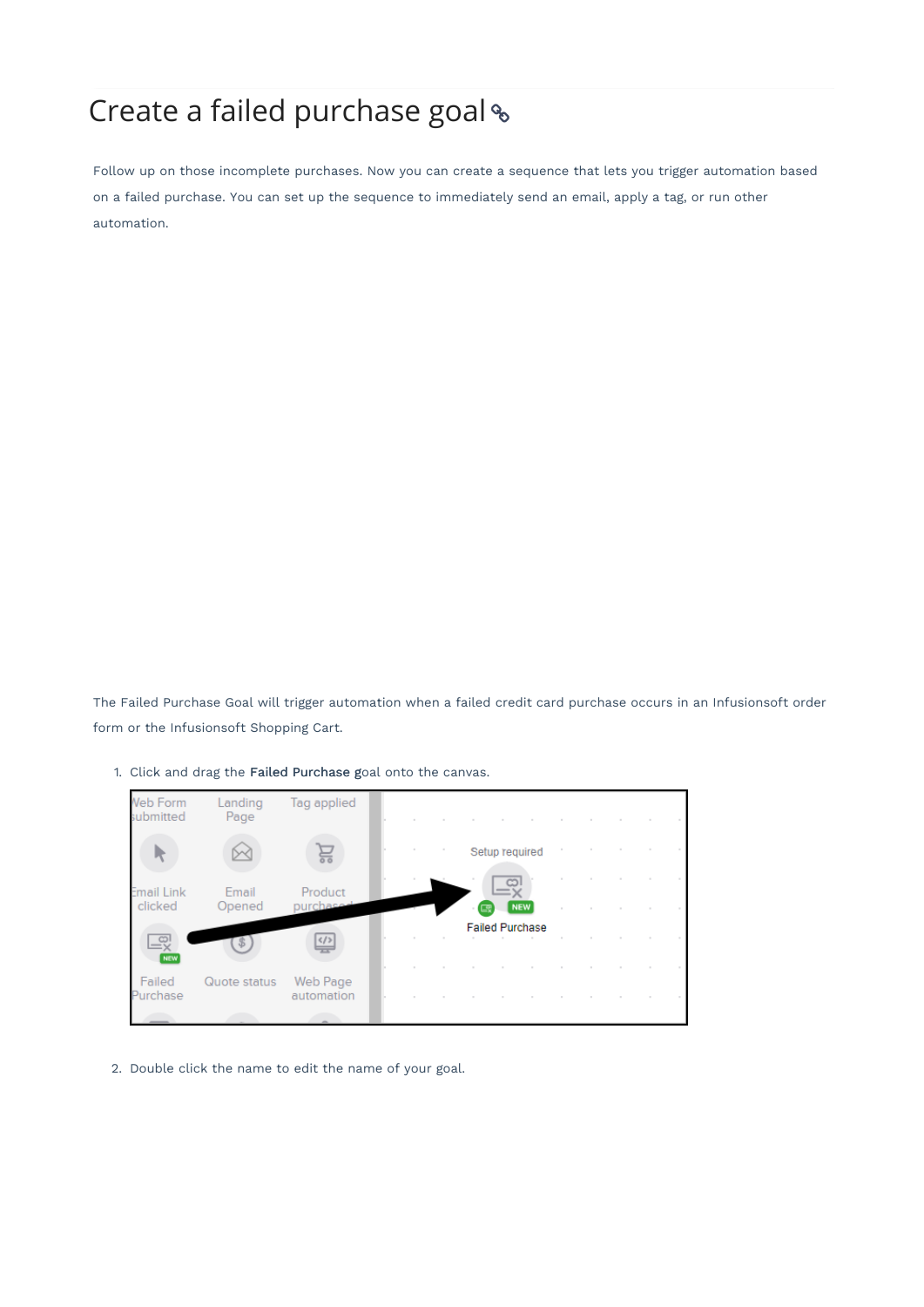| Web Form<br>submitted        | Landing<br>Page | Tag applied            |  |        |              |                        |  |                  |  |
|------------------------------|-----------------|------------------------|--|--------|--------------|------------------------|--|------------------|--|
|                              |                 |                        |  |        | tup required |                        |  |                  |  |
| <b>Email Link</b><br>clicked | Email<br>Opened | Product<br>purchased   |  | $\sim$ |              | <b>NEW</b>             |  |                  |  |
| LŖ<br><b>NEV</b>             | S.              | $\langle$ />           |  |        |              | <b>Failed Purchase</b> |  |                  |  |
| Failed<br>Purchase           | Quote status    | Web Page<br>automation |  |        |              |                        |  | $\sim$<br>$\sim$ |  |
|                              |                 |                        |  |        |              |                        |  |                  |  |

3. Configure your Failed Purchase Goal - Double click the Failed Purchase goal or single-click and choose View and edit.

| $\sim$ |        |  |        | $\sim$ |                         | p required. |        |               |     |  |  |        |  |
|--------|--------|--|--------|--------|-------------------------|-------------|--------|---------------|-----|--|--|--------|--|
| $\sim$ |        |  |        |        | $\frac{1}{2}$           |             |        |               |     |  |  |        |  |
| $\sim$ |        |  |        | $\sim$ | <b>g</b> 1<br>Failed Pu | 囵           |        | View and edit | ∫հղ |  |  |        |  |
| $\sim$ | $\sim$ |  | $\sim$ |        |                         | ۞           |        | Settings      |     |  |  | $\sim$ |  |
| $\sim$ |        |  |        |        |                         |             |        | Duplicate     |     |  |  |        |  |
| $\sim$ |        |  |        |        | $\sim$                  |             | Delete |               |     |  |  |        |  |

o Select Any Purchase to trigger the automation when a failed credit card purchase occurs for any of your products.



o Select Specific Product Purchase to trigger the following automation when a failed credit card purchase occurs for a specific product. Start typing the name of the desired product in the search bar and choose the correct product from the drop-down menu.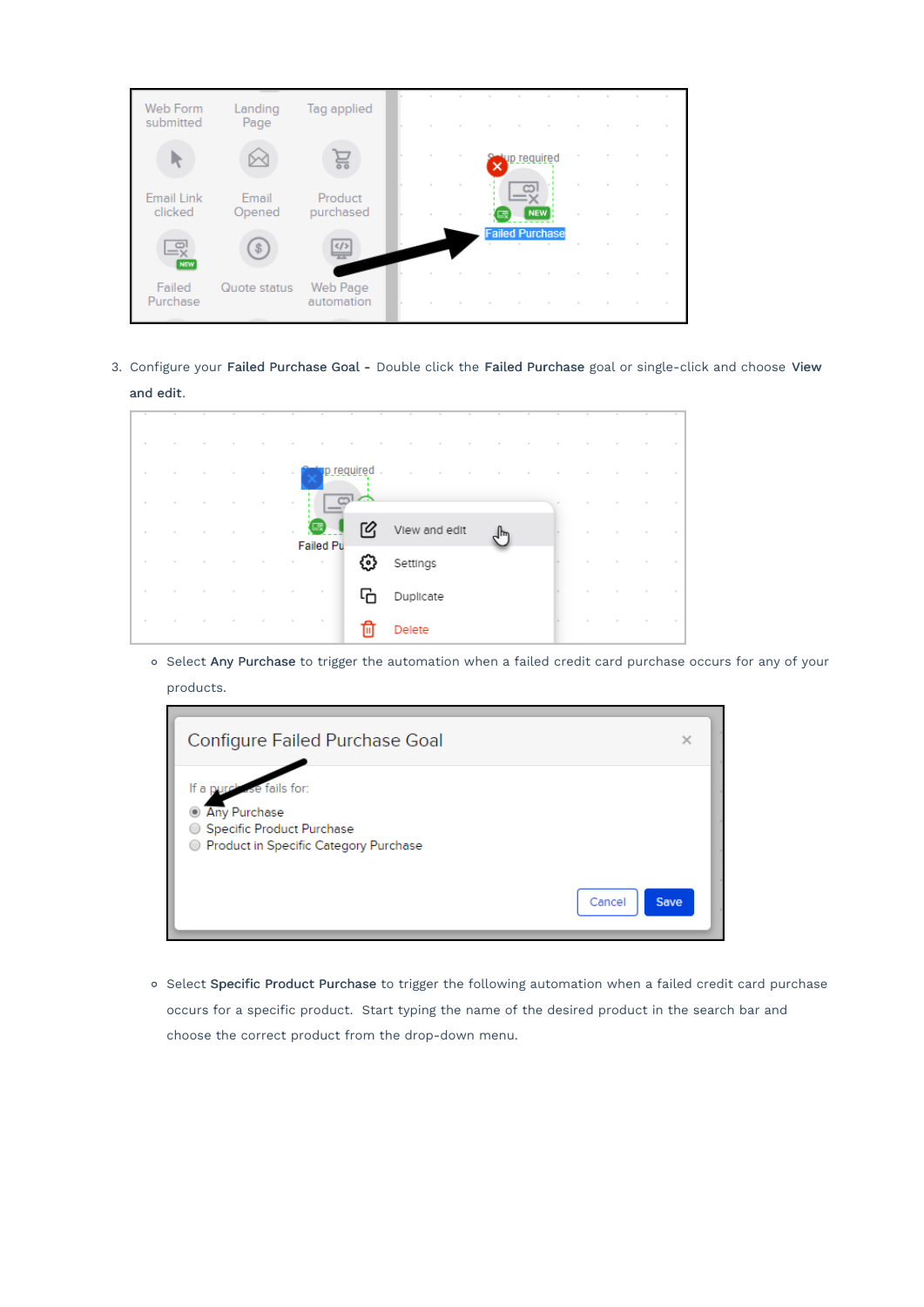| Configure Failed Purchase Goal                                                                                | $\times$    |
|---------------------------------------------------------------------------------------------------------------|-------------|
| se fails for:<br>If a purch<br>Purchase<br>Specific Product Purchase<br>Product in Specific Category Purchase |             |
| Type to search                                                                                                |             |
| Cancel                                                                                                        | <b>Save</b> |

o Select Product in Specific Category Purchase to trigger the following automation when a failed credit card purchase occurs for a product in a specific product category. Click in the search box and select the desired product category from the drop-down.

| Configure Failed Purchase Goal                                                                                                | $\times$ |
|-------------------------------------------------------------------------------------------------------------------------------|----------|
| ase fails for:<br>If a purch<br>Purchase<br>ecific Product Purchase<br><b>Example 2 Product in Specific Category Purchase</b> |          |
| Please select one                                                                                                             |          |
| Please select one                                                                                                             |          |
| Products                                                                                                                      |          |
| Products: Category A<br>Cancel                                                                                                | Save     |
| <b>Services</b>                                                                                                               |          |

- Click Save to continue.
- 4. Click and drag a Sequence onto the canvas to the right of your Failed Purchase goal.



5. Connect the Failed Purchase goal to the Sequence by hovering over the Failed Purchase goal, left click and hold on the arrow symbol, drag to the Sequence and release.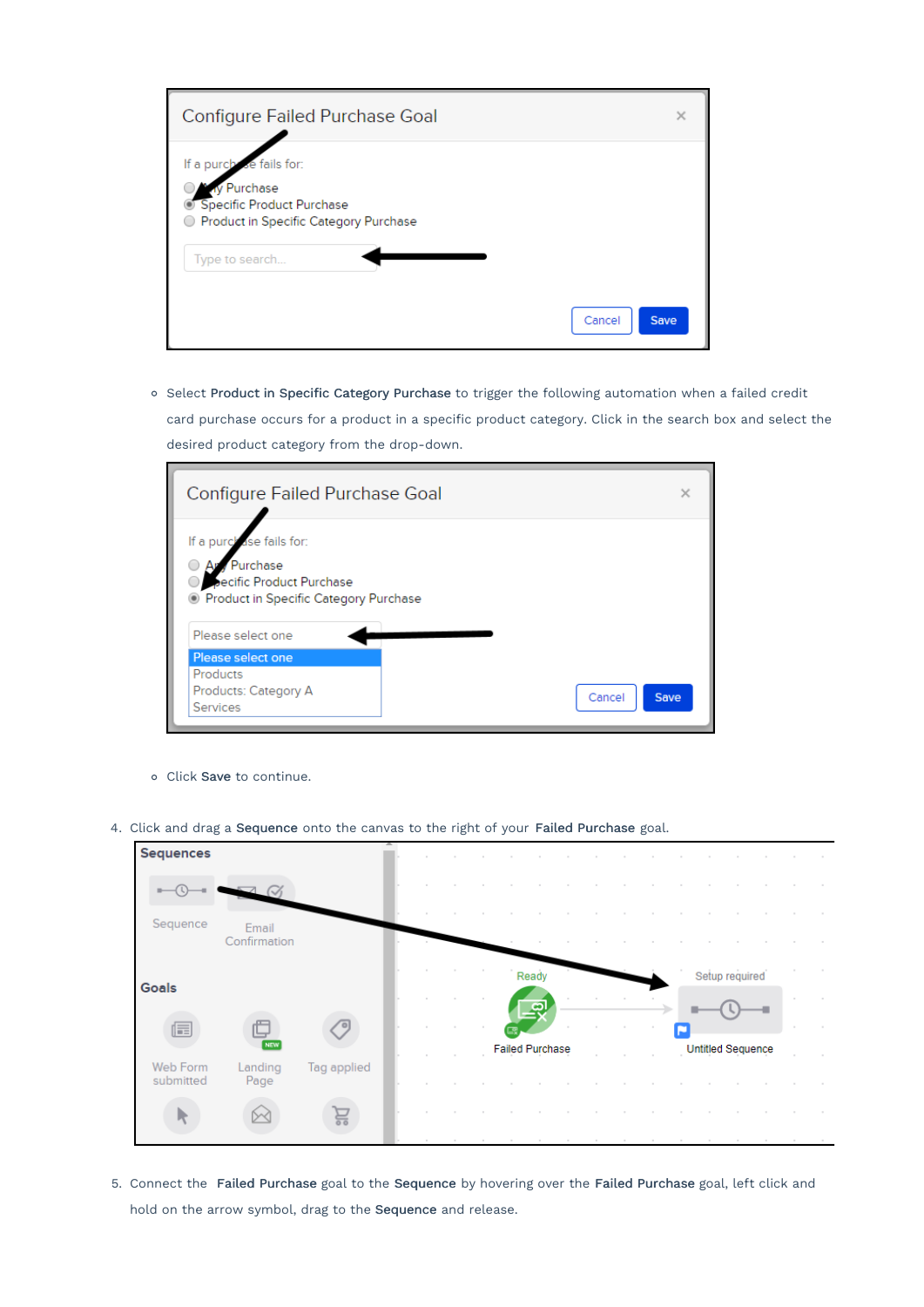- 6. Double click the Sequence to configure automation to follow the Failed Purchase goal.
- 7. Click and drag your desired Timer, Process or Communications items from the left side sequence tools menu and place them to the right of the Start icon to configure the automated process that will follow the Failed Purchase Goal. Double click each Timer, Communication, or Process icon placed on the canvas to configure.

| <b>Communications</b>                      |              |  |              |  |                  |  |                       |                |  |                    |  |
|--------------------------------------------|--------------|--|--------------|--|------------------|--|-----------------------|----------------|--|--------------------|--|
|                                            |              |  |              |  |                  |  |                       |                |  |                    |  |
|                                            | 【語           |  |              |  |                  |  |                       |                |  |                    |  |
| Voice<br>Email                             | Fax          |  |              |  | Setup required   |  |                       | Setup required |  | Setup required     |  |
| E                                          |              |  |              |  |                  |  |                       |                |  |                    |  |
| Letter                                     |              |  | <b>Start</b> |  | Apply/Remove Tag |  | <b>Untitled Email</b> |                |  | <b>Create Task</b> |  |
|                                            |              |  |              |  |                  |  |                       |                |  |                    |  |
| Process                                    |              |  |              |  |                  |  |                       |                |  |                    |  |
| $R =$                                      | $\checkmark$ |  |              |  |                  |  |                       |                |  |                    |  |
| Apply/Remove Apply Note Create Task<br>Tag |              |  |              |  |                  |  |                       |                |  |                    |  |
| 匾                                          |              |  |              |  |                  |  |                       |                |  |                    |  |

8. All icons should be in a Green/Ready status.



9. Toggle from Draft to Ready in the upper right hand corner.

|        | ived at 11:21 AM |        |        | Edit |        |        | Reporting           |                | Stealth ~                |        |                     | Actions $\sim$ |        | Ready |  |
|--------|------------------|--------|--------|------|--------|--------|---------------------|----------------|--------------------------|--------|---------------------|----------------|--------|-------|--|
|        |                  |        |        |      |        |        |                     |                |                          |        |                     |                |        |       |  |
| $\sim$ | $\sim$           | $\sim$ | $\sim$ |      | $\sim$ | $\sim$ | $\sim$              |                |                          |        | $\sim$              |                |        |       |  |
| $\sim$ |                  |        |        |      |        |        |                     |                | $\sim$                   |        |                     |                | $\sim$ |       |  |
| $\sim$ | $\sim$           | $\sim$ | $\sim$ |      |        |        |                     | $\sim$         |                          |        | $\sim$              |                |        |       |  |
| $\sim$ |                  |        |        |      | $\sim$ | $\sim$ | $\sim$              | <b>Burning</b> | the contract of the con- | $\sim$ |                     |                |        |       |  |
|        |                  |        |        |      |        |        | <b>State Street</b> |                |                          |        | <b>State Street</b> |                |        |       |  |

10. Click the back arrow in the upper left hand corner to return to the canvas.